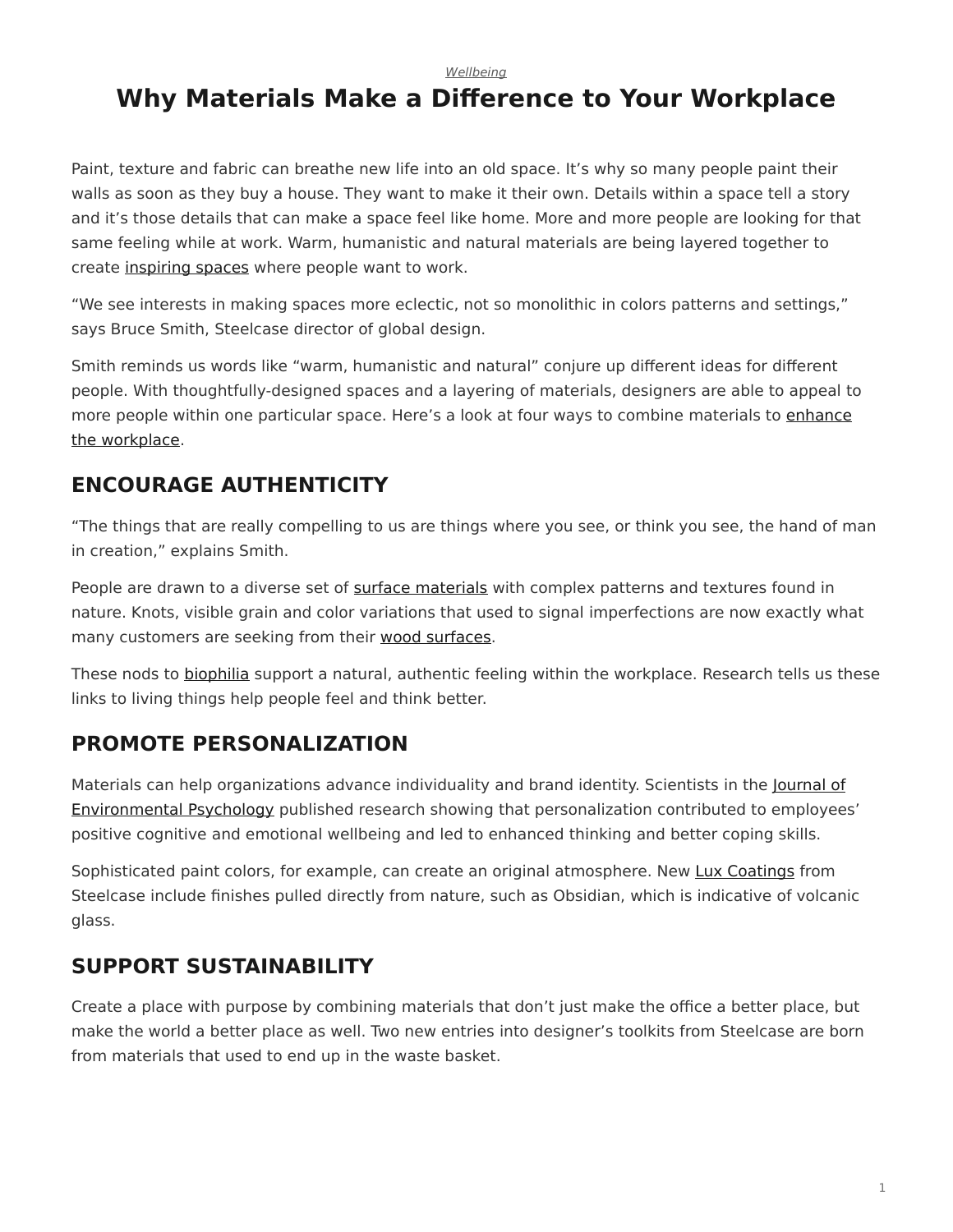The New Black fabric collection is made of 100 percent recycled materials, creating five distinctly beautiful patterns. Boucle yarns bring a warm, comfortable, human feeling and [sustainable textiles](https://www.steelcase.com/discover/steelcase/sustainability/) to the workplace. [Planked oak and walnut veneers](https://www.steelcase.com/resources/documents/planked-veneer-application/) are crafted with leftover wood pieces that previously failed to meet high standards of uniform perfection. Now, it's the imperfections that shine as designers seek to highlight the unique characteristics of wood.

#### **IMPROVE EMOTIONAL WELLBEING**

"The most successful organizations are now turning their attention to employee wellbeing as a way to gain emotional, financial and competitive advantage," says [Tom Rath](https://www.steelcase.com/insights/articles/wellbeing-a-bottom-line-issue/), a researcher, author and filmmaker who studies the role of human behavior in business, health and wellbeing

By creating a workplace where people feel like they can be themselves, where they feel like their environment is trustworthy and authentic and where they feel purpose in their work, leaders can enhance emotional wellbeing. A [human-centered](https://www.steelcase.com/blog/inspiring-spaces-reinvigorate-the-office/) design that includes warm, comfortable and informal spaces can help.

#### **You May Also Like:**

#### **[Rebecca Charbauski](https://www.steelcase.com/research/articles/author/rcharbausteelcase-com/) Senior Communications Specialist**

Rebecca, an Emmy-winning journalist, reports on global research impacting the places where people work, learn and heal. Over her career, Rebecca spent 17 years covering local and national news events on television and a variety of digital platforms. She directed a digital news group in Kansas City for three years before becoming news director in Grand Rapids, Michigan for more than five years. Prior to Steelcase, Rebecca worked with one of the four largest media groups in the United States to coordinate news coverage among 48 newsrooms from the east to west coast.

**[+About Steelcase](https://www.steelcase.com/discover/steelcase/our-company/)**

**[+Customer Care](#page-0-0)**

**[+Legal Notices](#page-0-0)**